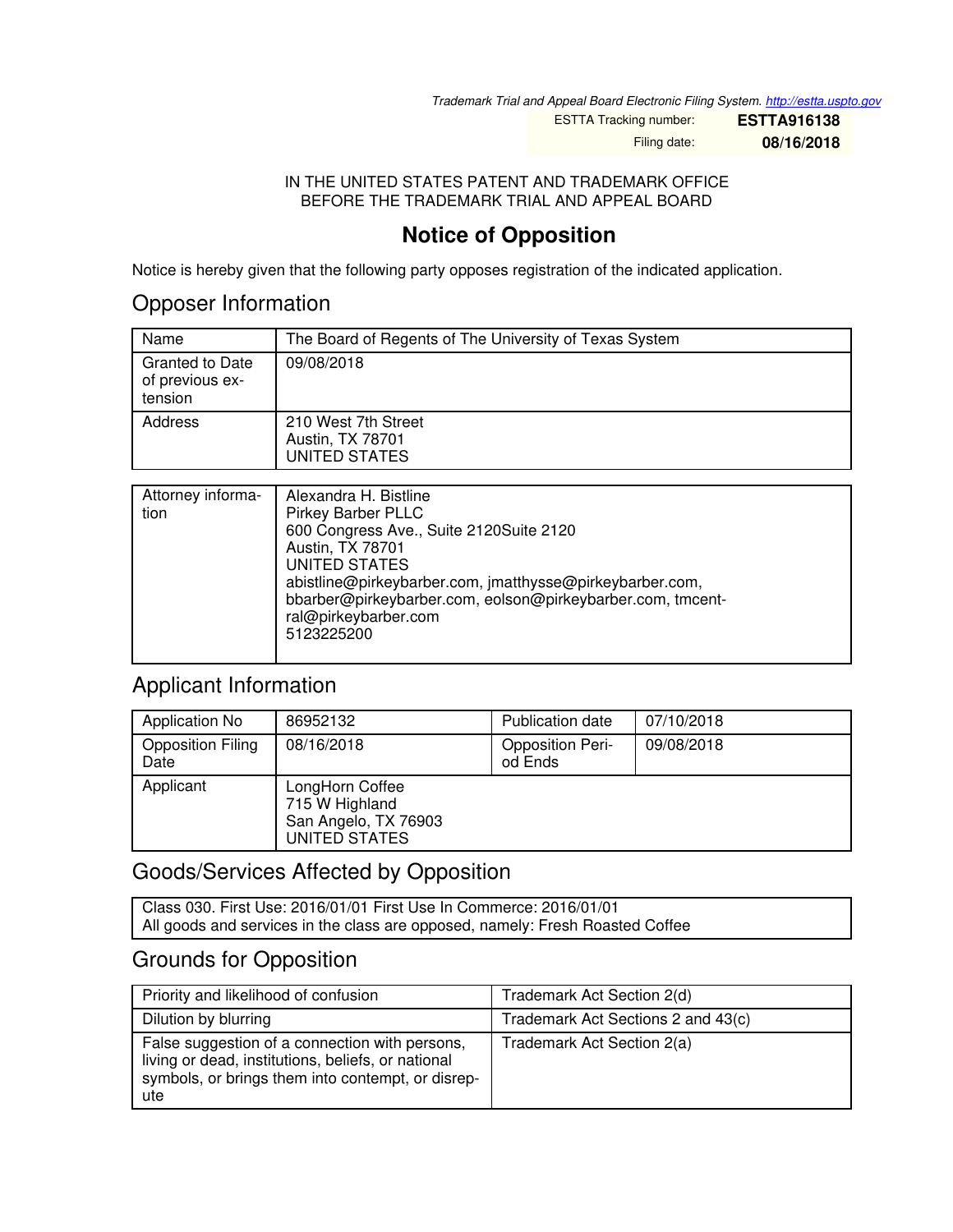## Marks Cited by Opposer as Basis for Opposition

| U.S. Registration<br>No. | 1231408                                                                                                                      | <b>Application Date</b>  | 08/03/1981  |
|--------------------------|------------------------------------------------------------------------------------------------------------------------------|--------------------------|-------------|
| <b>Registration Date</b> | 03/15/1983                                                                                                                   | Foreign Priority<br>Date | <b>NONE</b> |
| <b>Word Mark</b>         | <b>LONGHORNS</b>                                                                                                             |                          |             |
| Design Mark              |                                                                                                                              |                          |             |
| Description of<br>Mark   | <b>NONE</b>                                                                                                                  |                          |             |
| Goods/Services           | Class 041. First use: First Use: 1914/00/00 First Use In Commerce: 1914/00/00                                                |                          |             |
|                          | Entertainment Services-Namely, College Sport Games and Events Rendered<br>Live and Through the Media of Radio and Television |                          |             |

| U.S. Registration<br>No. | 1342737                                                                                                                                | <b>Application Date</b>         | 08/27/1984  |
|--------------------------|----------------------------------------------------------------------------------------------------------------------------------------|---------------------------------|-------------|
| <b>Registration Date</b> | 06/18/1985                                                                                                                             | <b>Foreign Priority</b><br>Date | <b>NONE</b> |
| Word Mark                | <b>LONGHORNS</b>                                                                                                                       |                                 |             |
| Design Mark              |                                                                                                                                        |                                 |             |
| Description of<br>Mark   | <b>NONE</b>                                                                                                                            |                                 |             |
| Goods/Services           | Class 021. First use: First Use: 1982/09/00 First Use In Commerce: 1982/09/00                                                          |                                 |             |
|                          | COLLEGE IMPRINTED DRINKING GLASSES, CUPS, JIGGERS AND SHOT<br>GLASSES, NOT OF PRECIOUS METAL                                           |                                 |             |
|                          | Class 025. First use: First Use: 1982/04/00 First Use In Commerce: 1982/04/00                                                          |                                 |             |
|                          | COLLEGE IMPRINTED SHIRTS, T-SHIRTS, SWEATERS, JACKETS, CAPS,<br>WARM-UP PANTS, RAINCOATS, PONCHOS, HAT BANDS AND SWEAT<br><b>BANDS</b> |                                 |             |

| U.S. Registration<br>No. | 4512724                                                                                                                                                                                                                                                                                                                                                                                                                                                                                                                                                                                                                                                                                                                                                                                                                                                                                                                                | <b>Application Date</b>         | 01/04/2011  |
|--------------------------|----------------------------------------------------------------------------------------------------------------------------------------------------------------------------------------------------------------------------------------------------------------------------------------------------------------------------------------------------------------------------------------------------------------------------------------------------------------------------------------------------------------------------------------------------------------------------------------------------------------------------------------------------------------------------------------------------------------------------------------------------------------------------------------------------------------------------------------------------------------------------------------------------------------------------------------|---------------------------------|-------------|
| <b>Registration Date</b> | 04/08/2014                                                                                                                                                                                                                                                                                                                                                                                                                                                                                                                                                                                                                                                                                                                                                                                                                                                                                                                             | <b>Foreign Priority</b><br>Date | <b>NONE</b> |
| <b>Word Mark</b>         | <b>LONGHORN NETWORK</b>                                                                                                                                                                                                                                                                                                                                                                                                                                                                                                                                                                                                                                                                                                                                                                                                                                                                                                                |                                 |             |
| Design Mark              | LONGHORN NETWORK                                                                                                                                                                                                                                                                                                                                                                                                                                                                                                                                                                                                                                                                                                                                                                                                                                                                                                                       |                                 |             |
| Description of<br>Mark   | <b>NONE</b>                                                                                                                                                                                                                                                                                                                                                                                                                                                                                                                                                                                                                                                                                                                                                                                                                                                                                                                            |                                 |             |
| Goods/Services           | Class 009. First use: First Use: 2013/03/00 First Use In Commerce: 2013/03/00                                                                                                                                                                                                                                                                                                                                                                                                                                                                                                                                                                                                                                                                                                                                                                                                                                                          |                                 |             |
|                          | Computer application software for mobile phones and mobile devices to enable<br>users to access live and pre-recorded television programs and audio and video<br>recordings in the fields of collegiate athletics, fine art and entertainment perform-<br>ances, collegiate life, seminars and lectures of an educational nature, and other<br>collegiate events and to access previews, replays, sports-related informa-<br>tion, current event news-related information, entertainment-related information,<br>education information, and information in the field of television and audio and<br>video entertainment, namely, information on television scheduling, television<br>previews and television replays, all on their mobile phones and mobile devices<br>Class 041. First use: First Use: 2011/08/26 First Use In Commerce: 2011/08/26<br>Entertainment services, namely, production and distribution of television pro- |                                 |             |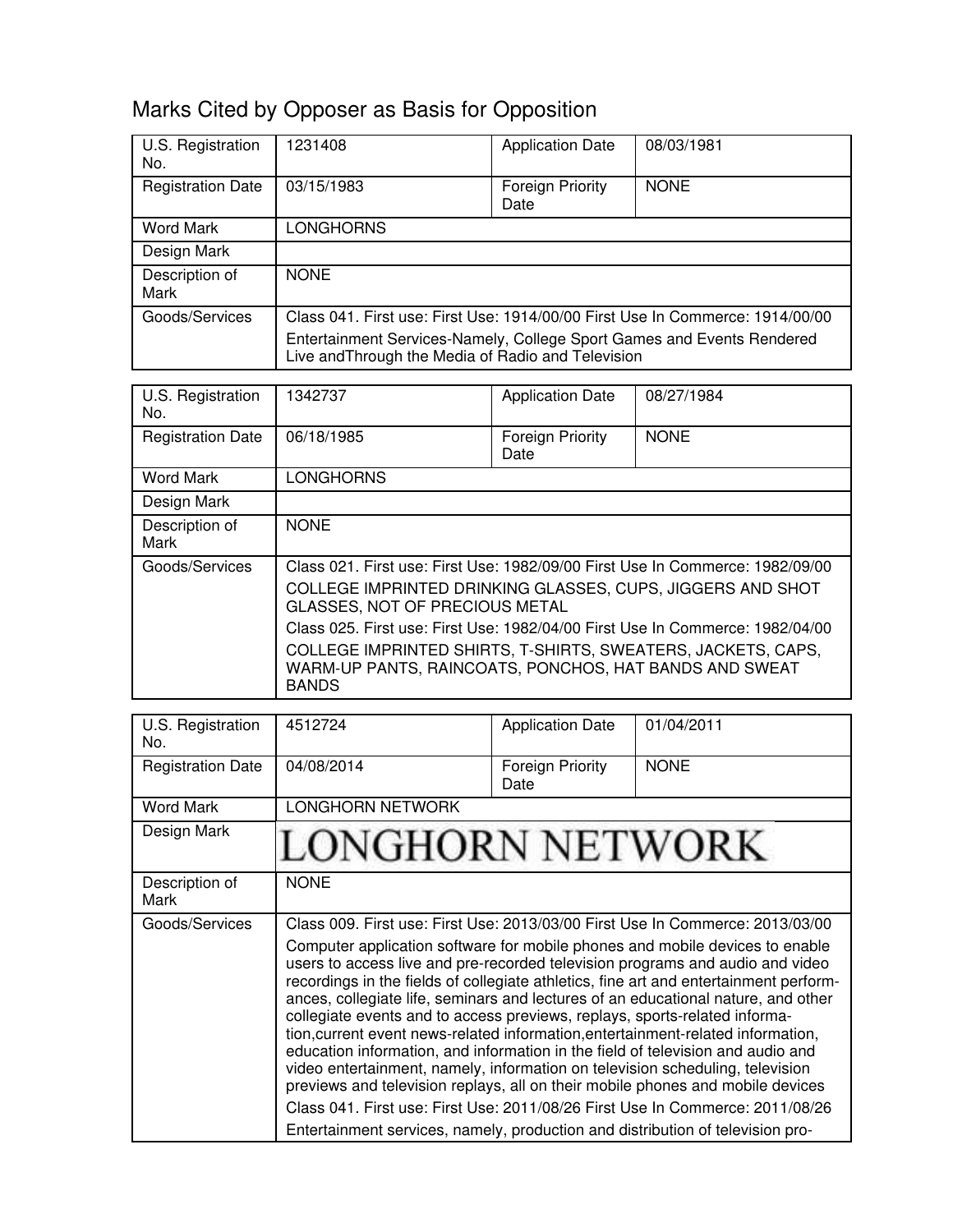| U.S. Registration<br>No. | 4751660                                                                                                                                                                                                                                                                                   | <b>Application Date</b>         | 10/15/2014  |
|--------------------------|-------------------------------------------------------------------------------------------------------------------------------------------------------------------------------------------------------------------------------------------------------------------------------------------|---------------------------------|-------------|
| <b>Registration Date</b> | 06/09/2015                                                                                                                                                                                                                                                                                | <b>Foreign Priority</b><br>Date | <b>NONE</b> |
| <b>Word Mark</b>         | <b>LONGHORN BAND</b>                                                                                                                                                                                                                                                                      |                                 |             |
| Design Mark              | <b>LONGHORN BAND</b>                                                                                                                                                                                                                                                                      |                                 |             |
| Description of<br>Mark   | <b>NONE</b>                                                                                                                                                                                                                                                                               |                                 |             |
| Goods/Services           | Class 041. First use: First Use: 1903/00/00 First Use In Commerce: 1903/00/00<br>Educational services, namely, a collegiate level program for students to particip-<br>ate in a college band for course credit; entertainment services, namely, musical<br>performances by a college band |                                 |             |
|                          |                                                                                                                                                                                                                                                                                           |                                 |             |
| U.S. Registration        | 4917942                                                                                                                                                                                                                                                                                   | <b>Application Date</b>         | 04/20/2015  |

| U.S. Registration<br>No. | 4917942      | <b>Application Date</b>         | 04/20/2015  |
|--------------------------|--------------|---------------------------------|-------------|
| <b>Registration Date</b> | 03/15/2016   | <b>Foreign Priority</b><br>Date | <b>NONE</b> |
| <b>Word Mark</b>         | LONGHORN RUN |                                 |             |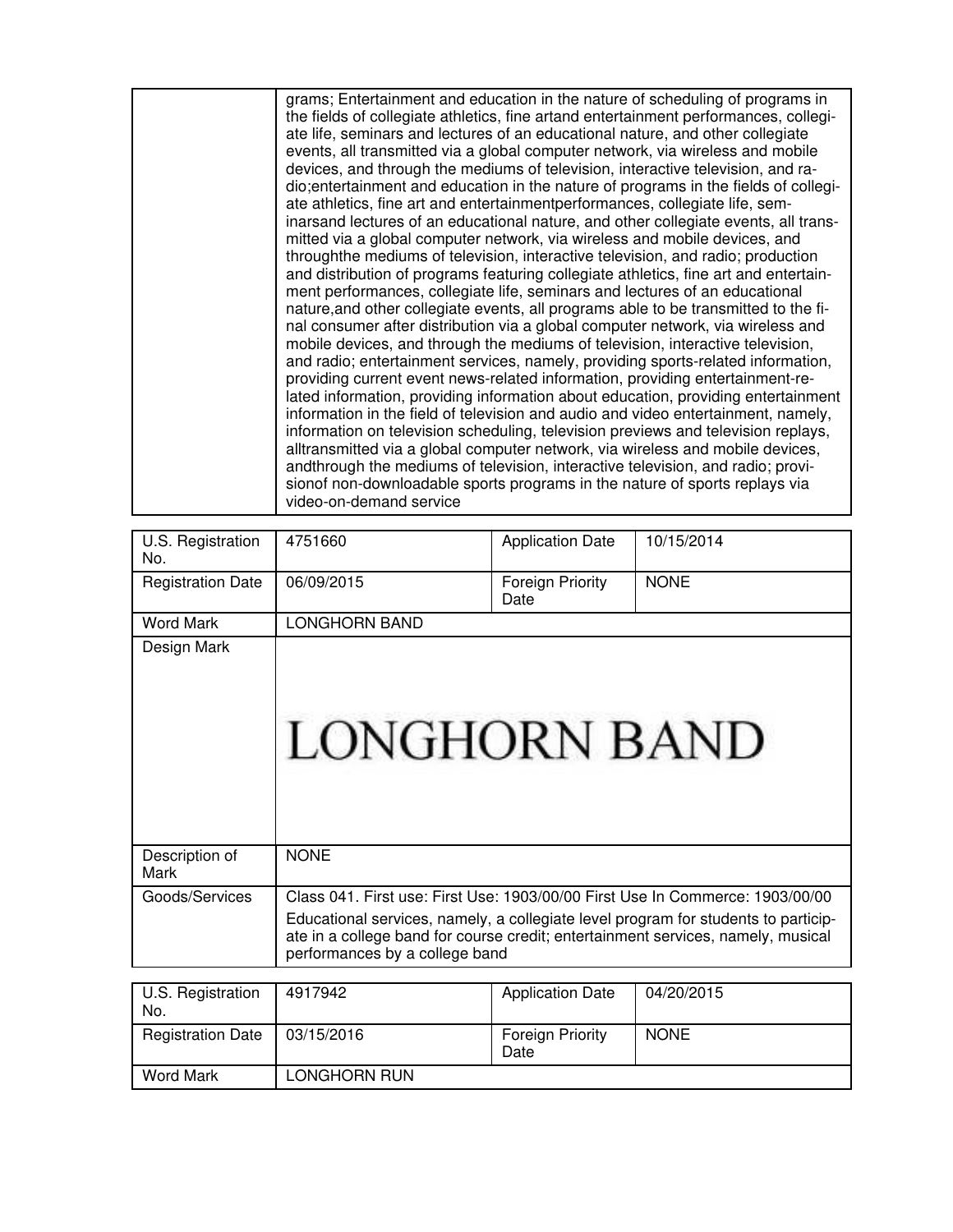Design Mark

# **LONGHORN RUN**

| Description of<br>Mark | <b>NONE</b>                                                                                                                                                                                      |
|------------------------|--------------------------------------------------------------------------------------------------------------------------------------------------------------------------------------------------|
| Goods/Services         | Class 041. First use: First Use: 2011/04/00 First Use In Commerce: 2011/04/00                                                                                                                    |
|                        | Athletic and sports event services, namely, arranging, organizing, operating and<br>conducting foot races; organizing and conducting foot races to raise money<br>foruniversity student programs |

| U.S. Registration<br>No. | 5001160                                                                                                                                                                               | <b>Application Date</b>  | 05/14/2015  |
|--------------------------|---------------------------------------------------------------------------------------------------------------------------------------------------------------------------------------|--------------------------|-------------|
| <b>Registration Date</b> | 07/19/2016                                                                                                                                                                            | Foreign Priority<br>Date | <b>NONE</b> |
| Word Mark                | <b>LONGHORNS</b>                                                                                                                                                                      |                          |             |
| Design Mark              | LONGHORNS                                                                                                                                                                             |                          |             |
| Description of<br>Mark   | <b>NONE</b>                                                                                                                                                                           |                          |             |
| Goods/Services           | Class 035. First use: First Use: 2005/09/00 First Use In Commerce: 2005/09/00                                                                                                         |                          |             |
|                          | Retail store services, namely, clothing, hats, gift items, mugs, drinking glasses,<br>jewelry, fashion accessories, gourmet foods, sporting goods, bags, backpacks,<br>and plush toys |                          |             |

| Attachments | 85981200#TMSN.png(bytes)<br>86424090#TMSN.png(bytes)<br>86603301#TMSN.png(bytes)<br>86629769#TMSN.png(bytes)<br>Notice of Opposition - UTEX755.pdf(22121 bytes) |  |
|-------------|-----------------------------------------------------------------------------------------------------------------------------------------------------------------|--|
| Signature   | /Alexandra H. Bistline/                                                                                                                                         |  |
| Name        | Alexandra H. Bistline                                                                                                                                           |  |
| Date        | 08/16/2018                                                                                                                                                      |  |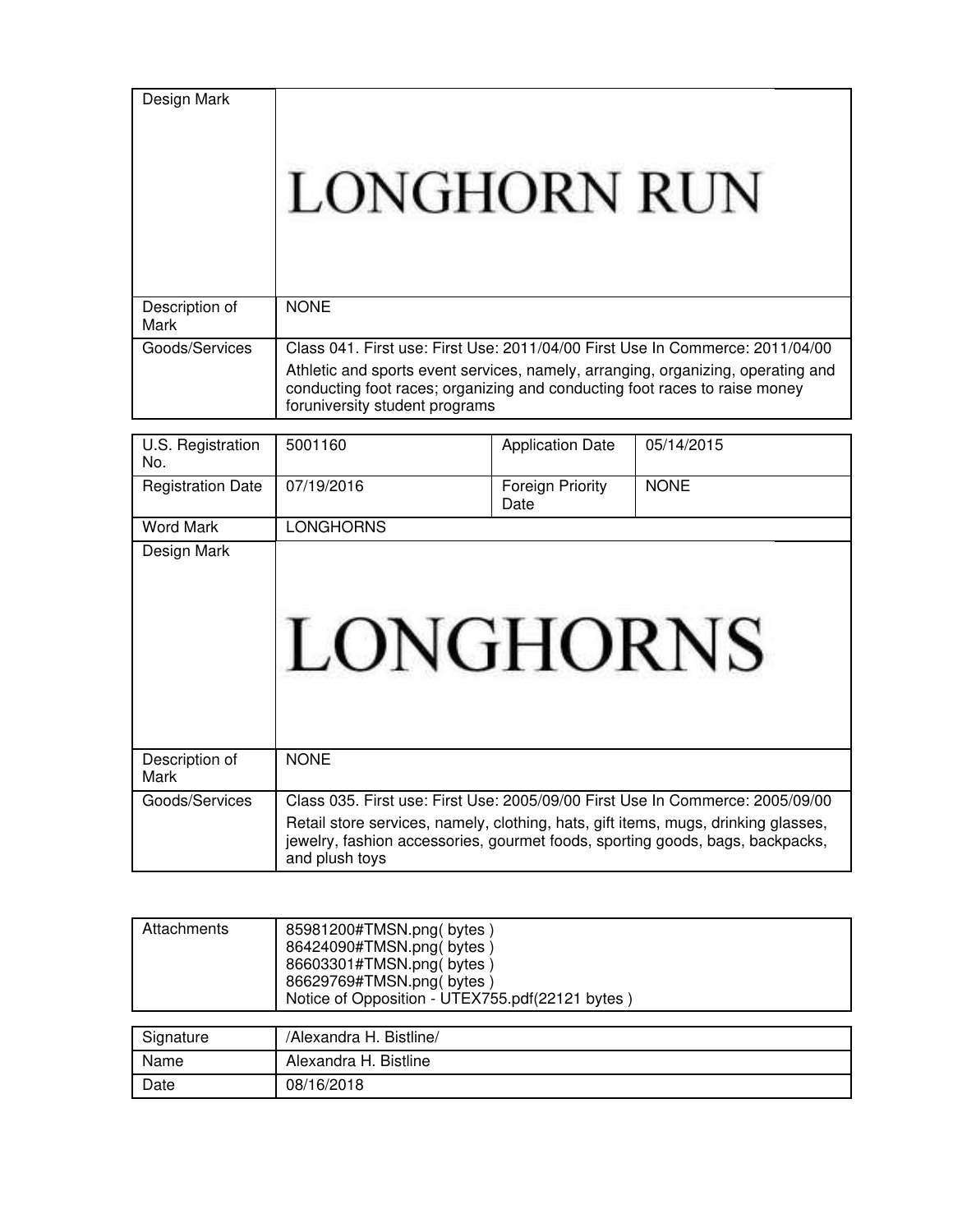#### IN THE UNITED STATES PATENT AND TRADEMARK OFFICE BEFORE THE TRADEMARK TRIAL AND APPEAL BOARD

| In Re Serial No. 86/952,132                |   |                |
|--------------------------------------------|---|----------------|
| Filed: March 24, 2016                      |   |                |
| Mark: LONG*HORN COFFEE COMPANY             | ş |                |
| Published: July 10, 2018                   |   |                |
|                                            |   |                |
| The Board of Regents of                    |   |                |
| The University of Texas System,            |   |                |
|                                            | § | Opposition No. |
| Opposer,                                   | ş |                |
|                                            |   |                |
| V.                                         |   |                |
|                                            |   |                |
| LongHorn Coffee composed of Scott Deckers, | ş |                |
|                                            |   |                |
| Applicant.                                 |   |                |

#### **NOTICE OF OPPOSITION**

 The Board of Regents of the University of Texas System ("Opposer"), a state agency with a principal place of business at 210 West 7th Street, Austin, Texas 78701, believes that it will be damaged by registration of the mark shown in U.S. Serial No. 86/952,132, and hereby opposes same under the provisions of 15 U.S.C. § 1063. As grounds for opposition, Opposer asserts the following:

**1.** Opposer is a Texas state agency established for the purpose of governing The University of Texas System (the "UT System"), a system of highly regarded institutions of higher education, including The University of Texas at Austin ("UT" or "the University"). The powers and duties of Opposer are set forth generally at Chapter 65 of the Texas Education Code. Specific authority to manage and control the University is conferred upon Opposer by Chapter 67.02 of the Texas Education Code.

**2.** The flagship academic institution within the UT System is The University of Texas at Austin. Founded in 1883, UT is world-renowned for providing outstanding educational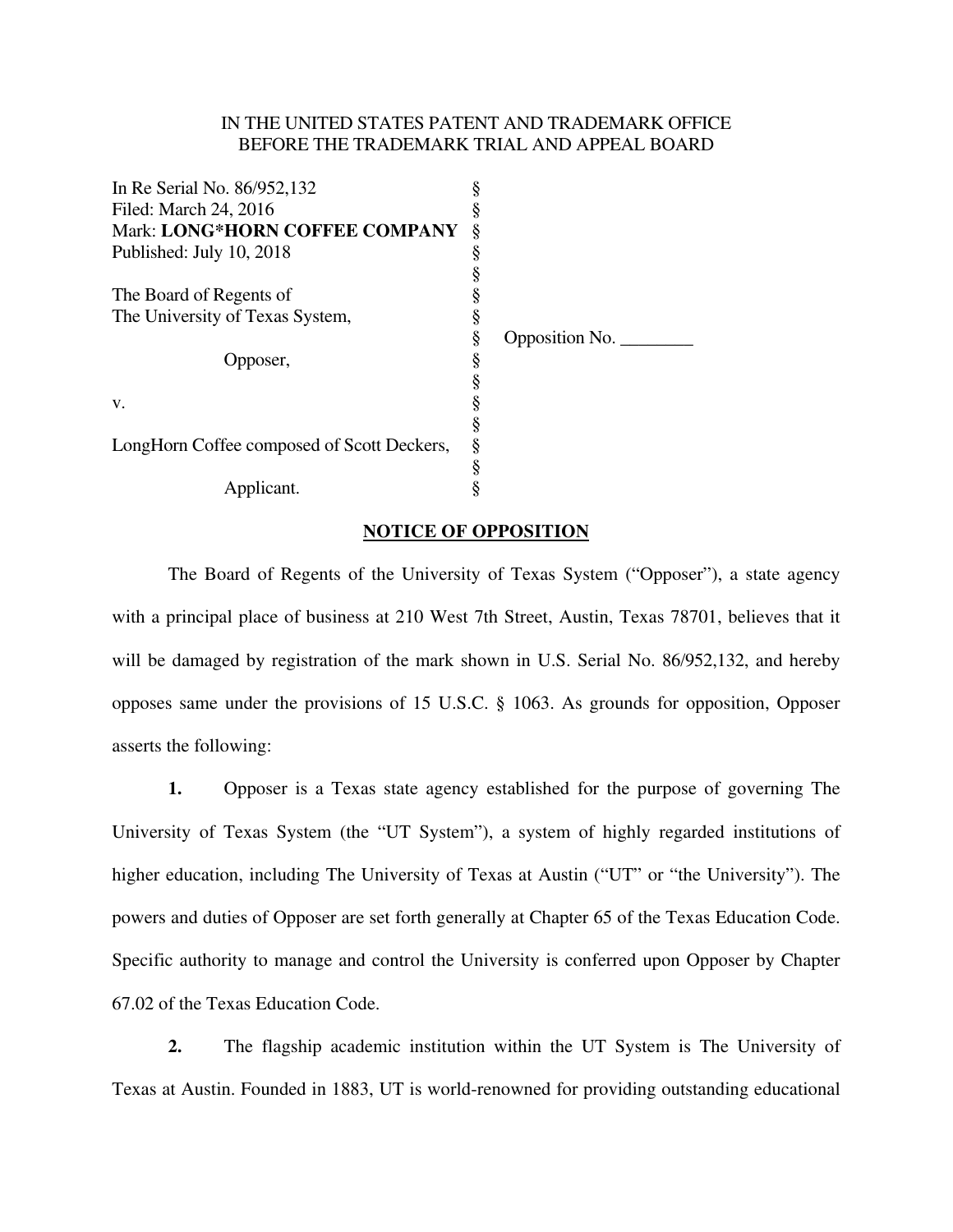services at the college and graduate levels. The University provides educational programs in a broad spectrum of disciplines, such as textiles and apparel, marketing, journalism, education, fine arts, liberal arts, and law. In addition to providing high-quality educational services, UT provides entertainment services, such as college athletics events, and related products and services.

**3.** Through its athletics department and recreational sports division, the University competes in many sports and activities, including football, basketball, baseball, golf, rowing, soccer, softball, swimming and diving, tennis, track and field, volleyball, and fishing. UT's teams have been highly successful over the years, winning numerous national and conference championships and other events.

**4.** Annually, UT's college athletics events are attended by hundreds of thousands of fans and are exhibited through radio, television, and internet broadcast to millions of viewers.

**5.** UT also operates an extensive trademark licensing program, through which it licenses its trademarks under controlled conditions for use in connection with a wide range of goods and services sold to the public. The University's licensed products are extremely popular, and its licensing program has grown to be one of the most successful collegiate licensing programs in the world.

 **6.** In connection with these goods, and to promote its services and programs through the sale of licensed products, Opposer has adopted and long and continuously used the marks LONGHORN, LONGHORNS, LONGHORN BAND, LONGHORN FOUNDATION, LONGHORN RUN, LONGHORN NETWORK, and numerous other marks incorporating "LONGHORN" or "LONGHORNS" (the "LONGHORN Marks").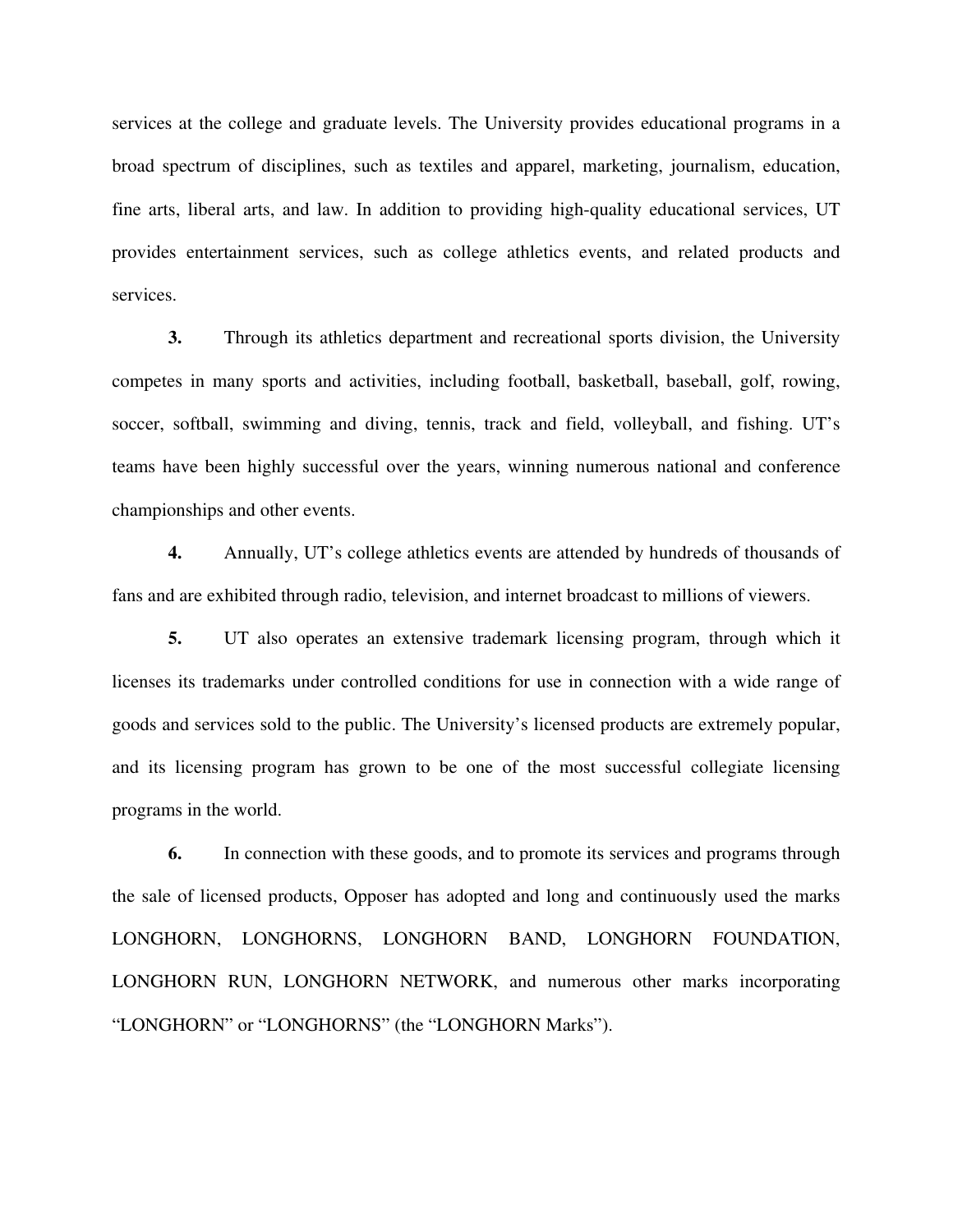**7.** Opposer's LONGHORN Marks are inherently distinctive, serving to identify and indicate the source of Opposer's goods and services to the consuming public, and to distinguish Opposer's goods and services from those of others. Opposer licenses the LONGHORN Marks to numerous third parties for use on a wide variety of goods and services, including restaurant services offering coffee, coffee mugs, bottled water, and related products and services.

**8.** As a result of Opposer's use and promotion of its LONGHORN Marks, the marks have become distinctive and are recognized by consumers. Opposer has invested significant effort and resources in advertising and promoting its LONGHORN Marks and the products and services sold under those marks, with the result that the purchasing public has come to know, rely on, and recognize the goods and services of Opposer by those marks. Opposer has established valuable goodwill in its LONGHORN Marks.

**9.** Opposer's LONGHORN Marks are famous within the meaning of 15 U.S.C. §  $1125(c)$ .

**10.** A student or fan of UT is often referred to as a "longhorn."

**11.** In addition to its extensive common law rights, Opposer is the owner of numerous federal trademark registrations covering various LONGHORN Marks, including but not limited to the following:

| <b>Mark</b>      | U.S. Reg.<br>No. | <b>Registration Date</b> | <b>Goods &amp; Services</b>                                                                                                                                |
|------------------|------------------|--------------------------|------------------------------------------------------------------------------------------------------------------------------------------------------------|
| <b>LONGHORNS</b> | 1,231,408        | March 15, 1983           | Entertainment services – namely,<br>college sport games and events<br>rendered live and through the media<br>of radio and television (Class 41)            |
| <b>LONGHORNS</b> | 1,342,737        | June 18, 1985            | College imprinted drinking glasses,<br>cups, jiggers and shot glasses, not of<br>precious metal (Class 21)<br>shirts,<br>t-shirts,<br>imprinted<br>College |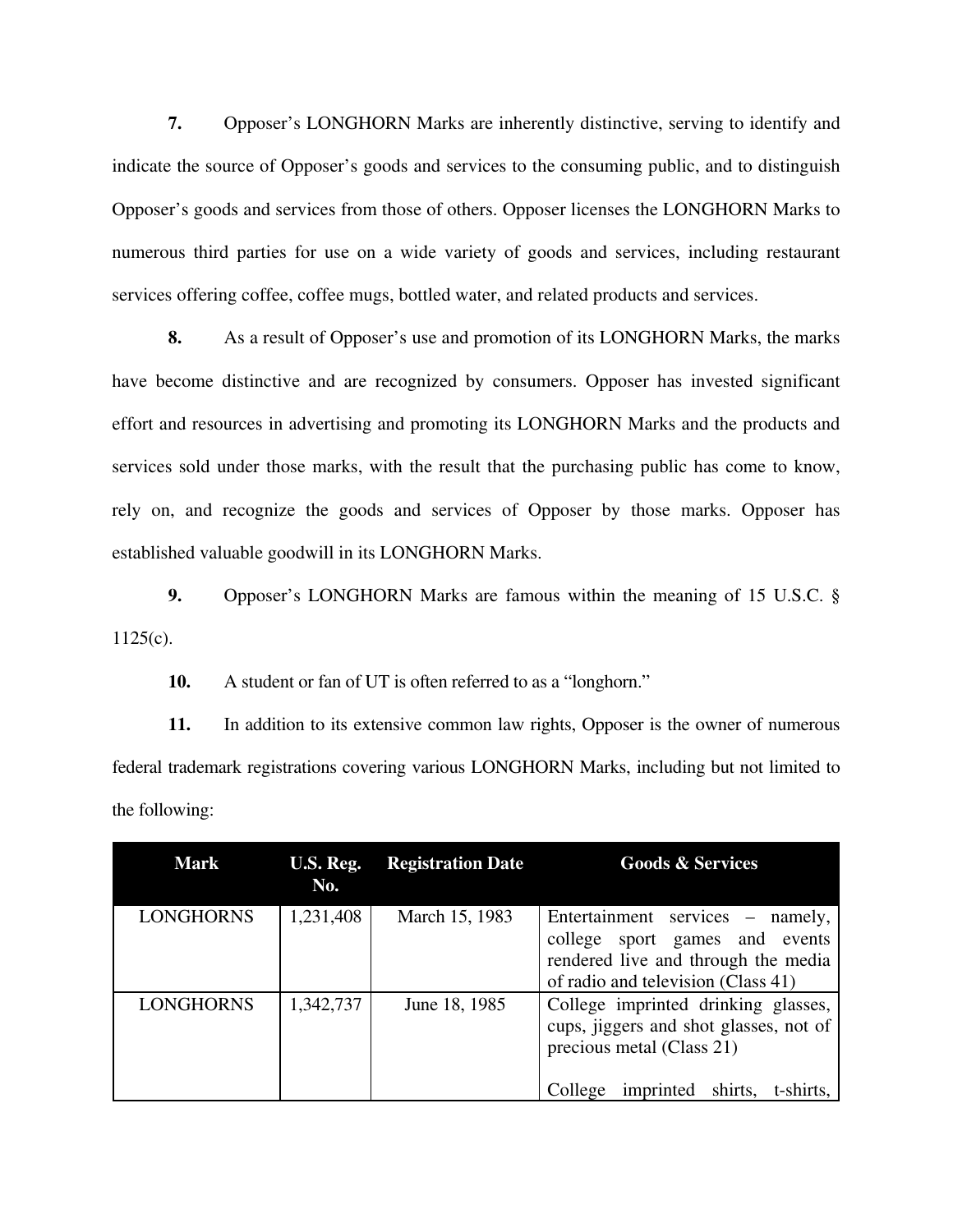| <b>Mark</b>                       | U.S. Reg.<br>No. | <b>Registration Date</b> | <b>Goods &amp; Services</b>                                                                                                                                                                                                                                                                                                                                                        |
|-----------------------------------|------------------|--------------------------|------------------------------------------------------------------------------------------------------------------------------------------------------------------------------------------------------------------------------------------------------------------------------------------------------------------------------------------------------------------------------------|
|                                   |                  |                          | sweaters, jackets, caps, warm-up<br>pants, raincoats, ponchos, hat bands<br>and sweat bands (Class 25)                                                                                                                                                                                                                                                                             |
| <b>LONGHORN</b><br><b>NETWORK</b> | 4,512,724        | April 8, 2014            | Computer application software for<br>mobile phones and mobile devices to<br>enable users to access live and pre-<br>recorded television programs and<br>audio and video recordings in the<br>fields of collegiate athletics, fine art<br>and entertainment performances<br>(Class 9)                                                                                               |
|                                   |                  |                          | Entertainment<br>services,<br>namely,<br>production<br>distribution<br>and<br>of<br>television programs; Entertainment<br>and education in the nature of<br>scheduling of programs in the fields<br>of collegiate athletics, fine art and<br>entertainment performances ;<br>entertainment<br>services,<br>namely,<br>providing sports-related information.<br>$\ldots$ (Class 41) |
| <b>LONGHORN</b><br><b>BAND</b>    | 4,751,660        | June 9, 2015             | Educational<br>services, namely, a<br>collegiate level program for students<br>to participate in a college band for<br>course credit; entertainment services,<br>namely, musical performances by a<br>college band (Class 41)                                                                                                                                                      |
| <b>LONGHORN RUN</b>               | 4,917,942        | March 15, 2016           | Athletic and sports event services,<br>namely, arranging, organizing,<br>operating and conducting foot races;<br>organizing and conducting foot races<br>to raise money for university student<br>programs (Class 41)                                                                                                                                                              |
| <b>LONGHORNS</b>                  | 5,001,160        | July 19, 2016            | Retail<br>services,<br>store<br>namely,<br>clothing, hats, gift items,<br>mugs,<br>drinking glasses, jewelry, fashion<br>accessories, gourmet foods, sporting<br>goods, bags, backpacks, and plush<br>toys (Class 35)                                                                                                                                                              |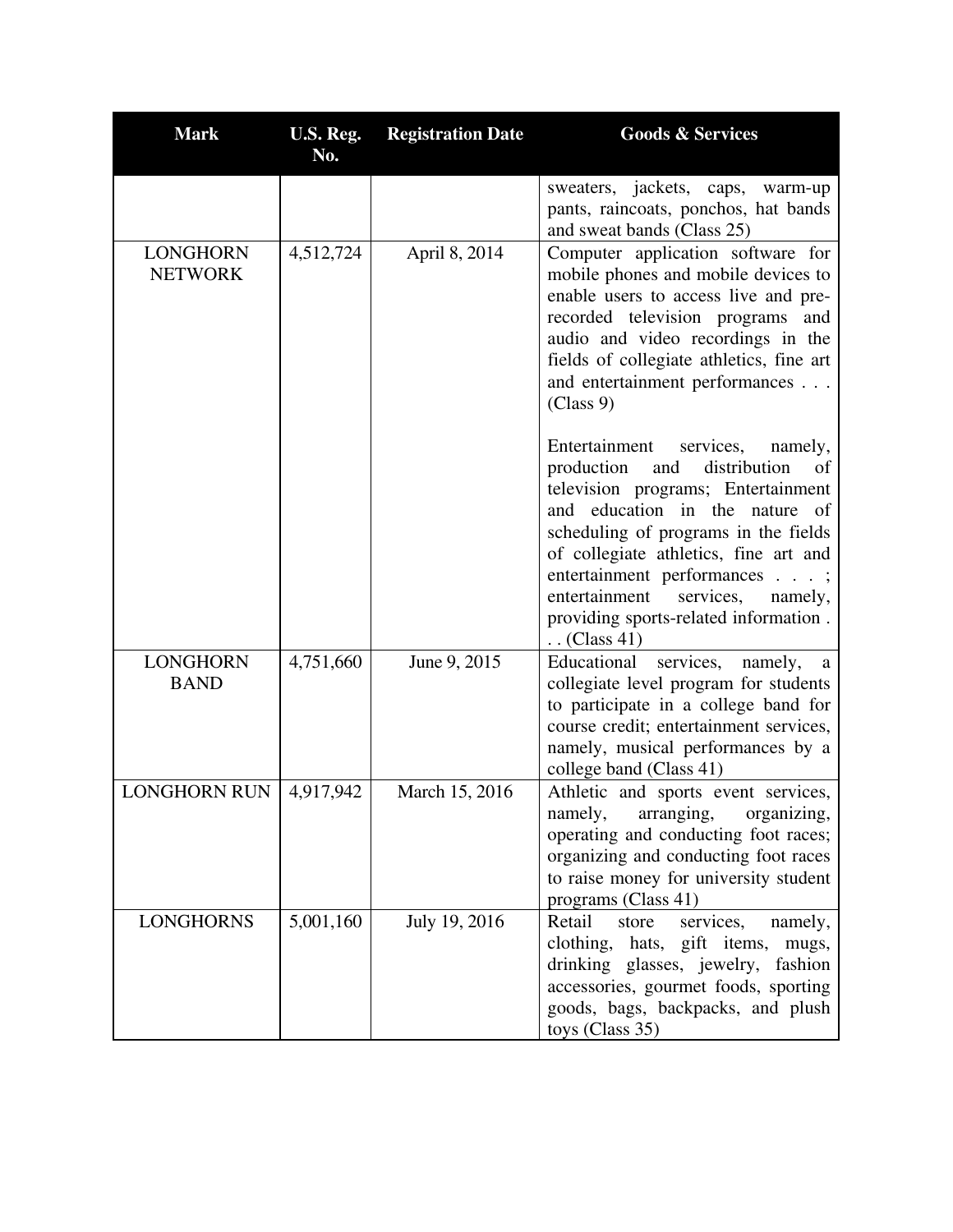Each registration listed in the chart above is valid and subsisting, and the first two are incontestable pursuant to 15 U.S.C. § 1065.

**12.** Applicant LongHorn Coffee composed of Scott Deckers (the "Applicant") is a sole proprietorship with a principal place of business at 715 W Highland, San Angelo, Texas 76903. Applicant filed U.S. Serial No. 86/952,132 (the "Application") pursuant to 15 U.S.C. § 1051(a) on March 24, 2016 for the mark LONG\*HORN COFFEE COMPANY covering "fresh roasted coffee" in Class 30.

**13.** Applicant is located in San Angelo, Texas and, upon information and belief, was aware of Opposer's famous LONGHORN Marks when it filed the Application.

**14.** Opposer has priority based on its prior use and registration of its LONGHORN Marks in the United States.

**15.** Opposer's LONGHORN Marks became famous long prior to Applicant's filing date or claimed first-use date of January 1, 2016.

 **16.** Applicant's goods are identical or highly similar to the goods and services for which Opposer has long used and registered its LONGHORN Marks.

**17.** Upon information and belief, Applicant's goods travel in the same or similar channels of trade as Opposer's products and services, and will be used by the same or similar types of consumers who purchase and use Opposer's goods and services.

**18.** Opposer has not given Applicant permission or approval to register the LONGHORN Marks or the mark LONG\*HORN COFFEE COMPANY.

**19.** The fame of the University is such that, should the mark LONG\*HORN COFFEE COMPANY be used in connection with Applicant's goods, a connection with UT would be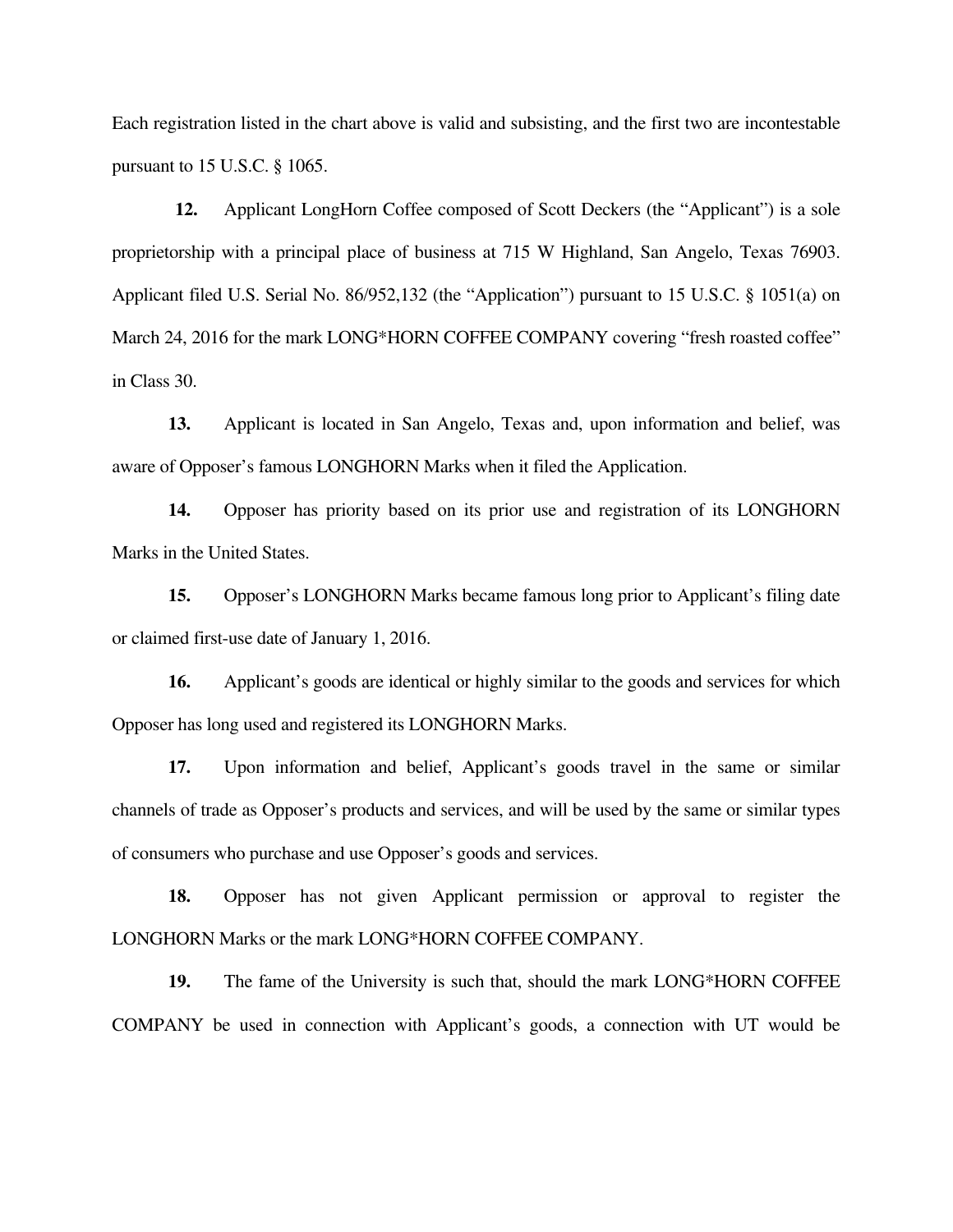presumed. Thus, registration of the mark LONG\*HORN COFFEE COMPANY should be refused under 15 U.S.C. § 1052(a).

**20.** Applicant's mark LONG\*HORN COFFEE COMPANY so resembles Opposer's LONGHORN Marks as to be likely, when used in connection with the goods identified in the Application, to cause confusion, or to cause mistake, or to deceive. Registration therefore should also be refused under 15 U.S.C. § 1052(d).

**21.** Applicant's mark LONG\*HORN COFFEE COMPANY is likely to cause dilution by blurring of Opposer's famous LONGHORN Marks, and registration should also be refused under 15 U.S.C. § 1125(c).

**22.** Registration of Applicant's mark LONG\*HORN COFFEE COMPANY on the Principal Register would damage Opposer because it would confer upon Applicant statutory presumptions to which Applicant is not entitled in view of Opposer's longstanding prior use and registration of its LONGHORN Marks.

 WHEREFORE, Opposer prays that U.S. Serial No. 86/952,132 be rejected, and that registration of the mark therein be refused.

 This Notice of Opposition is being filed electronically, along with the filing fee required by 37 C.F.R. § 2.6(a)(17). The Commissioner is authorized to draw on the Deposit Account of Pirkey Barber PLLC, Account No. 50-3924/UTEX755/AHB, if there is any problem with the processing of the electronically submitted fee.